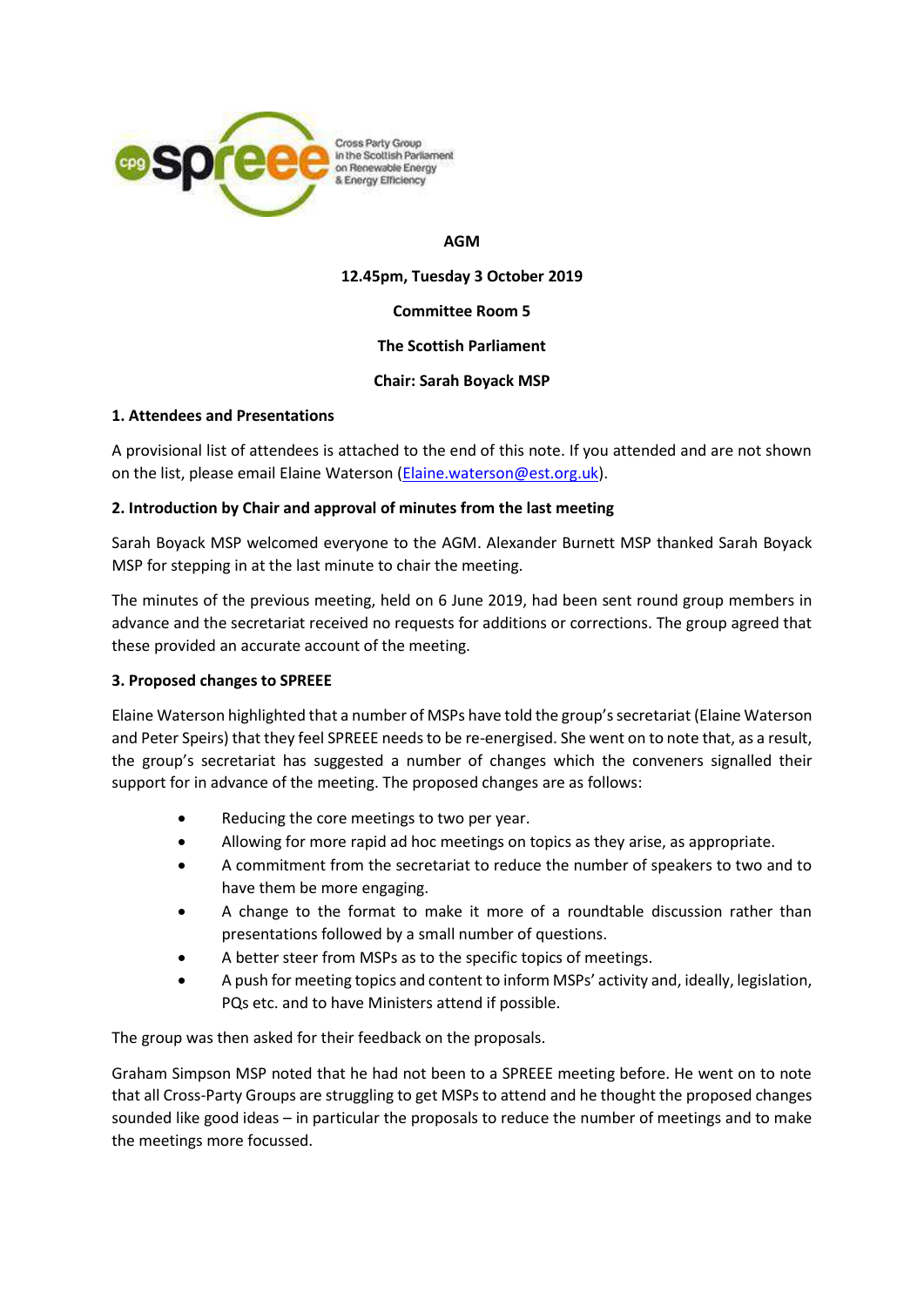Andy Wightman MSP said that he had observed that Cross-Party Groups tend to work best when they '*really get their teeth into something*'. He went on to highlight that he is a member of the Economy, Energy and Fair Work Committee and that this Committee still doesn't do as much work on energy as he feels they should. He then suggested that letters/memos from Cross-Party Groups carry lots of weight and that the group should consider what kind of activism it could do.

Sarah Boyack MSP highlighted the recent passing of the of the Climate Bill and suggested that the group could consider what has to happen in the housing sector as a result of the new targets. She highlighted the 2030 target in particular (a 75% reduction in emissions) noting that the next 10 years would be a big challenge and that the group could help push the agenda forwards. She also highlighted her support for the proposal to make meetings more focussed.

Joan Pisanek from Sunamp proposed that small working groups be set up so that meeting participants could come to meetings better prepared. Peter Spiers noted that the secretariat was not resourced to support this activity and that as such it would need to be resourced separately and sit outside of the formal support provided to the group provided by Energy Saving Trust and Scottish Renewables.

Chris Cook suggested that a change in market structure was required from energy being viewed as a commodity to energy being viewed as a service. He went on to suggest that projects could be brought to the group where input is required from MSPs. Sarah Boyack MSP then reminded members that this part of the agenda was focussed on the process rather than the work programme and noted that suggestions for the work programme would be discussed later in the meeting.

Keith Baker noted that he agreed with many of the comments provided by others and highlighted the importance of ensuring that commercial interests don't become dominant.

Dominic Galbraith emphasised the importance of politicians speaking with accuracy and the role that this group could play in providing factual information to MSPs.

Paul Mosely said that he thinks the current format has worked well and noted his concern that if the number of meetings reduces there is a risk that momentum might be lost. He also expressed concern that due to pressure on rooms in the Scottish Parliament ad hoc meetings might not be possible. Sarah Boyack MSP agreed that ad hoc meetings might be difficult to do.

Fiona Savage suggested that it would be helpful for meetings to have clear outcomes.

Andy Wightman MSP noted the importance of the group having a coherent idea about what it wanted to do and of being task oriented. He highlighted that the work on tenement reform had been spun out of a cross party group.

Graham Simpson MSP said that the conveners and co-conveners of the group needed to sit down before the next meeting and agree which changes should be taken forward.

### **4. AGM Business**

### **4.1 Election of Office Bearers**

The nominations for the positions of Convener (x2) and Deputy Convener (x2) were circulated to the membership on 27th September in advance of the meeting. No one else was nominated.

The nominations for the 2 secretary posts were also circulated in advance of the meeting. No one else was nominated.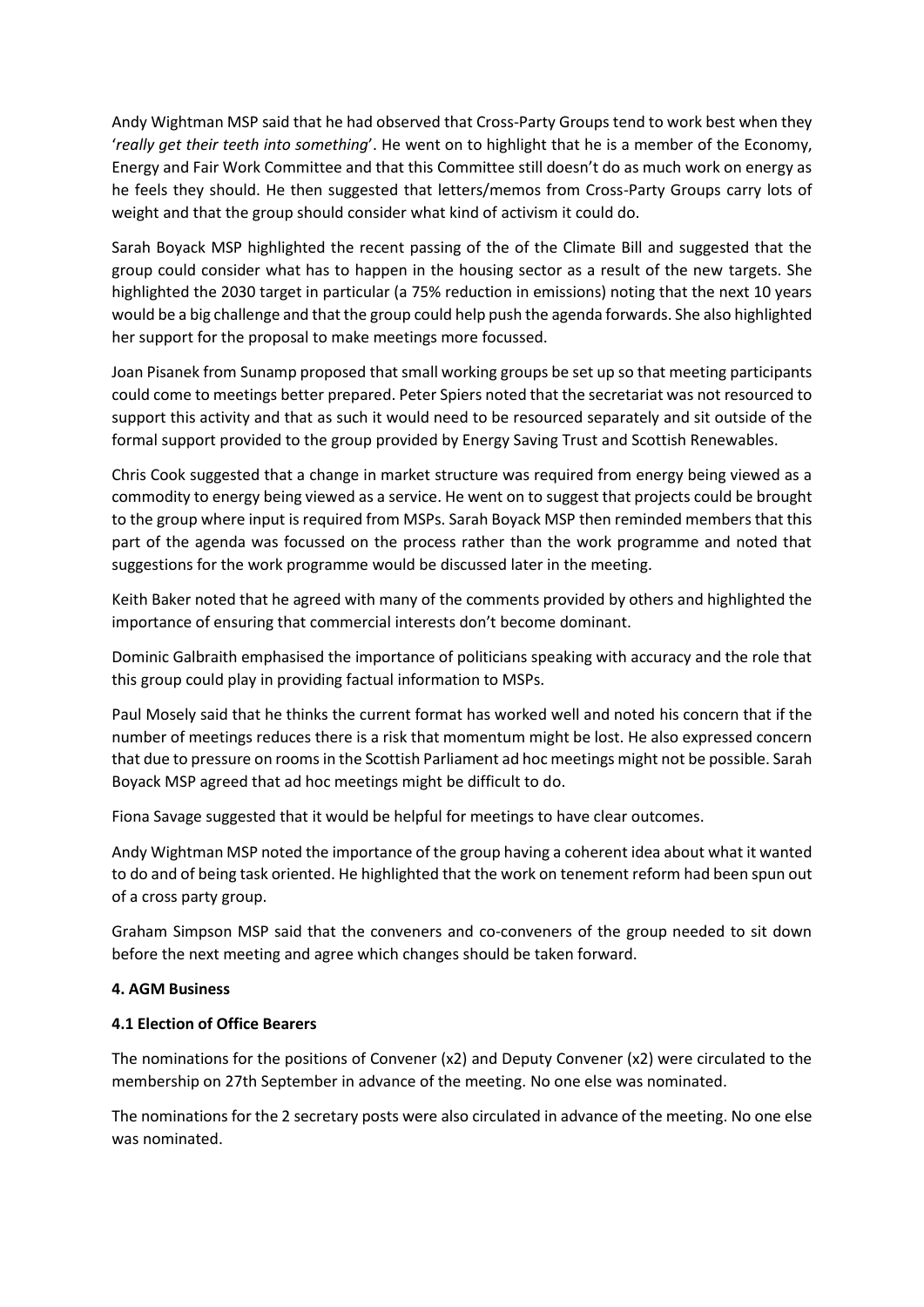- Mark Ruskell MSP was moved for convener by Keith Baker and seconded by Andy Wightman MSP.
- Liam McArthur MSP was moved for convener by Graham Simpson MSP and seconded by Andy Wightman MSP.
- Claudia Beamish MSP was moved for deputy convener by Joan Pisanek and seconded by Daphne Vlastari.
- Alexander Burnett MSP was moved for deputy convener by Graham Simpson MSP and seconded by Joan Pisanek.
- Peter Speirs of Scottish Renewables and Elaine Waterson of Energy Saving Trust were moved for the secretariat positions by Sarah Boyack MSP.

The group's office bearers are therefore:

# Conveners:

- Liam McArthur MSP
- Mark Ruskell MSP

# Deputy Conveners:

- Claudia Beamish MSP
- Alexander Burnett MSP

The group's secretaries are therefore:

- Peter Spiers, Scottish Renewables Secretary (Renewable Energy) and Treasurer
- Elaine Waterson, Energy Saving Trust Secretary (Energy Efficiency)

# **3.2 Approval of Annual Return**

Sarah Boyack MSP asked if there were any corrections to the Annual Return which was emailed to group members in advance of the meeting and sets out the group's activities over the previous year and the financial benefits received by the group from Energy Saving Trust and Scottish Renewables. There were no suggestions or corrections. The group therefore agreed that the Annual Return could be submitted.

# **4. Discussion of future work programme (for 2018/19)**

Sarah Boyack MSP noted that a number of suggestions for meeting topics had been received in advance of the AGM. These are as follows:

- Net Zero: the whole energy system challenge.
- Just Transition: decarbonising heat and transport.
- Orkney: learning by doing at the leading edge of renewables.
- The smart meter roll out and Smart Energy GB's Smart Future research.
- The need for 'meaningful public consent' in implementing the energy transformation (ref: the work done by Simon Roberts at CSE).
- How local authorities are responding to declarations of a climate emergency and for Scottish authorities to learn more about what is happening south of the border in places like Nottingham, Bristol and Warrington – in particular how these authorities are financing the transformation.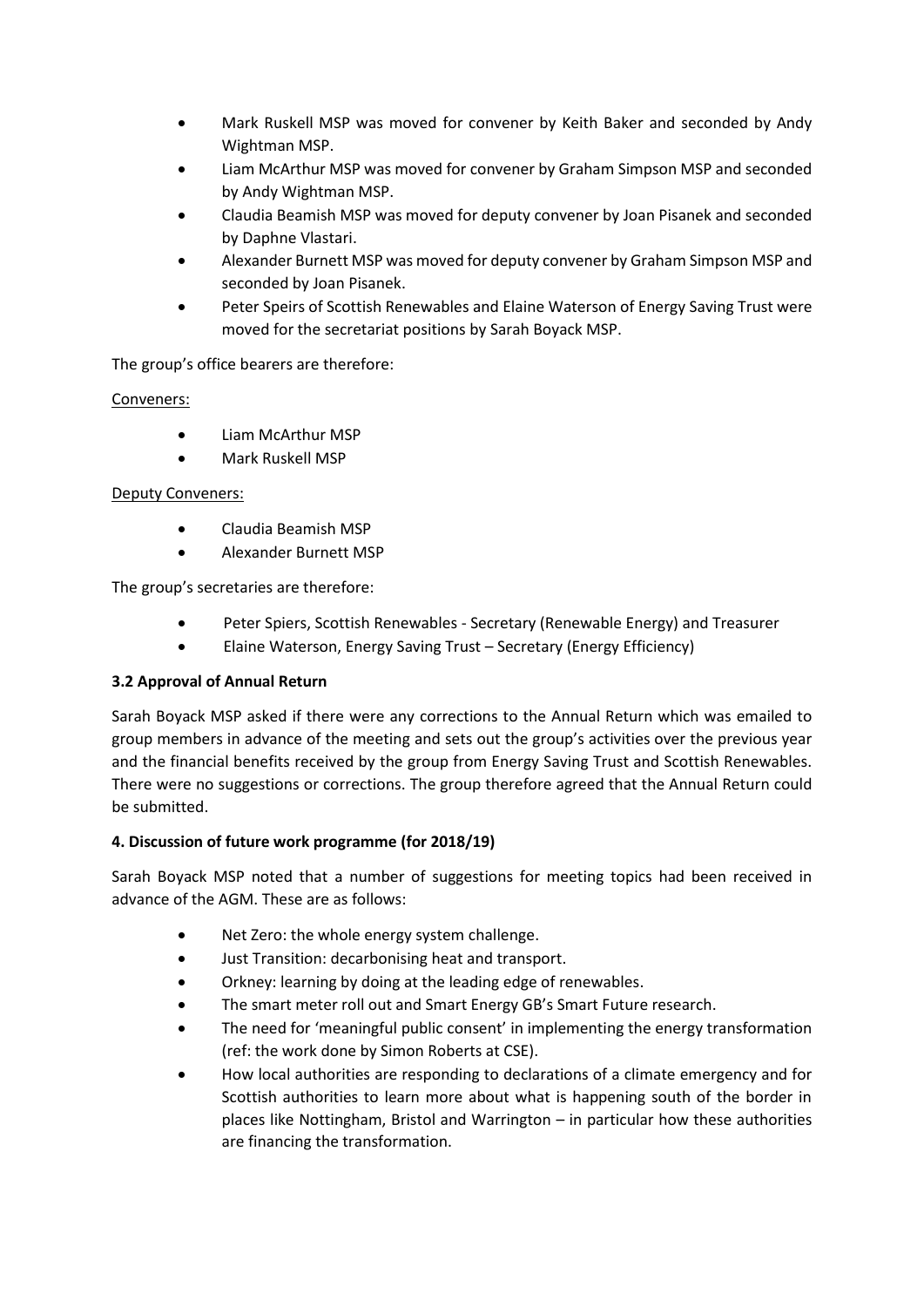• The Climate Emergency Response Group's recommendations in relation to renewables and energy efficiency.

Sarah Boyack MSP went on to ask for comments on these suggestions and for any additional suggestions that members of the group might have.

A number of additional suggestions were provided. These are summarised below:

- The action needed to meet the 75% emissions reduction target by 2030/Implications of the new emissions reduction targets.
- Planning issues and in particular NPF4.
- A Scottish Energy Development Agency.
- EPCs and data.
- The meaning of carbon reduction.
- Future routes to market for subsidy free renewable energy.
- Demand reduction.
- Smart energy systems.
- Public education/engagement.
- Localisation of generation/bottom up approaches.

Graham Simpson MSP said that the conveners and co-conveners of the group needed to sit down before the next meeting and agree which topics should be prioritised.

### **5. Dates of future meetings**

Sarah Boyack MSP noted that if everyone is happy to move to 2 core meetings we will aim to have meetings in:

- Late January/early February 2020.
- Early June 2020.

Elaine Waterson suggested that it might make sense to book an additional slot so to allow for a potential ad hoc meeting.

Elain Waterson agreed to circulate meeting dates to the group by e-mail.

### **6. AOB**

Fiona Savage and Chris Cook proposed that the Windfarms should take on the Danish model of being local, as per the map they shared with the group.

### **7. Attendees**

### **Members**

| Keith     | <b>Baker</b>       |
|-----------|--------------------|
| Sarah     | <b>Boyack MSP</b>  |
| Alexander | <b>Burnett MSP</b> |
| Chris     | Cook               |
| Tanya     | Ewing              |